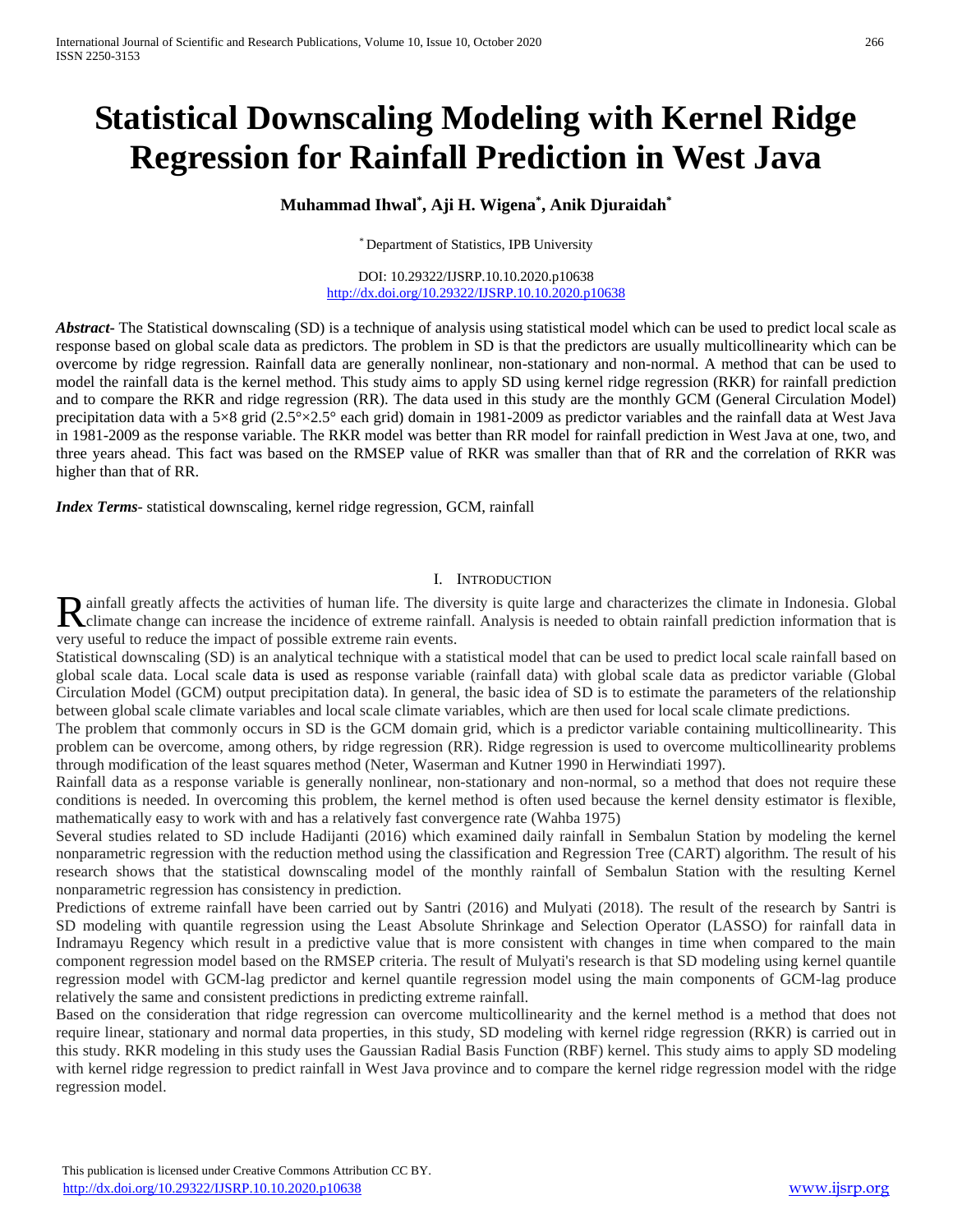## II. METHOD

*A. Data* 

Data used in this study is the GCM monthly precipitation data released by the Climate Forecast System Reanalysis (CFSR) with GCM domains measuring 5×8 grids (2.5°×2.5° for each grid) in 1981-2009. Local rainfall data in West Java province is used as a response variable that was issued by the Meteorology, Climatology and Geophysics Agency (BMKG) in 1981-2009. Local rainfall data in West Java province is divided into 2 parts based on plain elevation, namely lowlands (0-200 masl) and highlands (> 200 masl).

## *B. Procedure of Analysis*

Data analysis is performed using python 3 software. The stages in this study are as follows.

## 1. Data preparation stage

- a. Identifying predictor variables obtained from the GCM output data and response variables obtained from the BMKG website.
- b. Combining the predictor variables and response variables into new data.
- c. Grouping the data into 2 parts, namely the lowlands (0-200 masl) and the highlands (more than 200 masl).
- d. Dividing lowlands data and highlands data into 2 parts, namely modeling data (rainfall data in 1981-2008, 1981-2007, and 1981-2006) and validating data (rainfall data in 2009, 2008-2009, 2007-2009).
- 2. Ridge regression modeling stage

The RR model is as follows:

# $\hat{\mathbf{y}} = X(X^{\mathrm{T}}X + \lambda I)^{-1}X^{\mathrm{T}}\mathbf{y}$

Ridge regression modeling is carried out on lowlands data and upland data with the following stages:

- a. Choose the optimum lambda value with the smallest cross validation value.
- b. Ridge regression modeling on modeling data based on selecting the optimum lambda and sigma values..
- 3. The kernel ridge regression modeling stage (RKR)

The RKR model is as follows:

# $\widehat{\mathbf{y}} = \mathbf{Z} \mathbf{Z}^{\mathrm{T}} (\mathbf{Z} \mathbf{Z}^{\mathrm{T}} + \lambda \mathbf{I})^{-1} \mathbf{y}$

Ridge regression modeling is carried out on lowlands data and highlands data with the following stages:

- a. Transforming GCM output data by mapping  $\phi : \mathbb{R}^p \to \mathbb{R}^q$
- b. Using the kernel method (Gaussian kernel radius basis function) to solve vector multiplication
- c. Choosing the optimum lambda value and sigma value with the smallest cross validation value.
- d. Kernel ridge regression modeling on modeling data based on selecting the optimum lambda and sigma values.
- 4. The model comparison stage

Comparing kernel ridge regression and ridge regression based on the root mean squared error prediction (RMSEP) value with the formula

$$
RMSEP = \sqrt{\frac{1}{n} \sum_{i=1}^{n} (y_i - \hat{y}_i)^2}
$$

and the correlation value between actual rainfall and predicted rainfall with formula

$$
r_{y_i, \hat{y}_i} = \frac{n \sum_{i=1}^{n} y_i \hat{y}_i - (\sum_{i=1}^{n} y_i) (\sum_{i=1}^{n} \hat{y}_i)}{\sqrt{\left[n \sum_{i=1}^{n} y_i^2 - (\sum_{i=1}^{n} y_i)^2\right]\left[n \sum_{i=1}^{n} \hat{y}_i^2 - (\sum_{i=1}^{n} \hat{y}_i)^2\right]}}
$$

5. Model consistency test stage

Test consistency of the model using RMSEP and Correlation

## III. RESULT

## *A. Data Exploration*

The highest average rainfall in the lowlands occurs in January, which is 274.56 mm/month with a minimum value of 118.58 and a maximum value of 415.67 and a standard eviation of 88.87. In the highlands, the highest average rainfall also occurs in January at 401.11 with a minimum value of 166.03 and a maximum value of 591.75 and a standard deviation of 108.62. This shows that January is the peak of the rainy season in the lowlands and highlands. This is inversely proportional to August, which has the lowest average rainfall on both plains.

Figure 2 shows that the box-line diagram forms the letter U. This shows that West Java province has a monsoon rain pattern. The monsoon rain pattern is a rain pattern that occurs in areas that have a clear difference between the rainy season and the dry season. Pribadi (2012) states that the rainy season has an average monthly rainfall intensity of greater than 150 mm/month. Therefore, November to April is the rainy season in the lowlands, and October to May is the rainy season in the highlands. The two plains have clear differences between the seasons.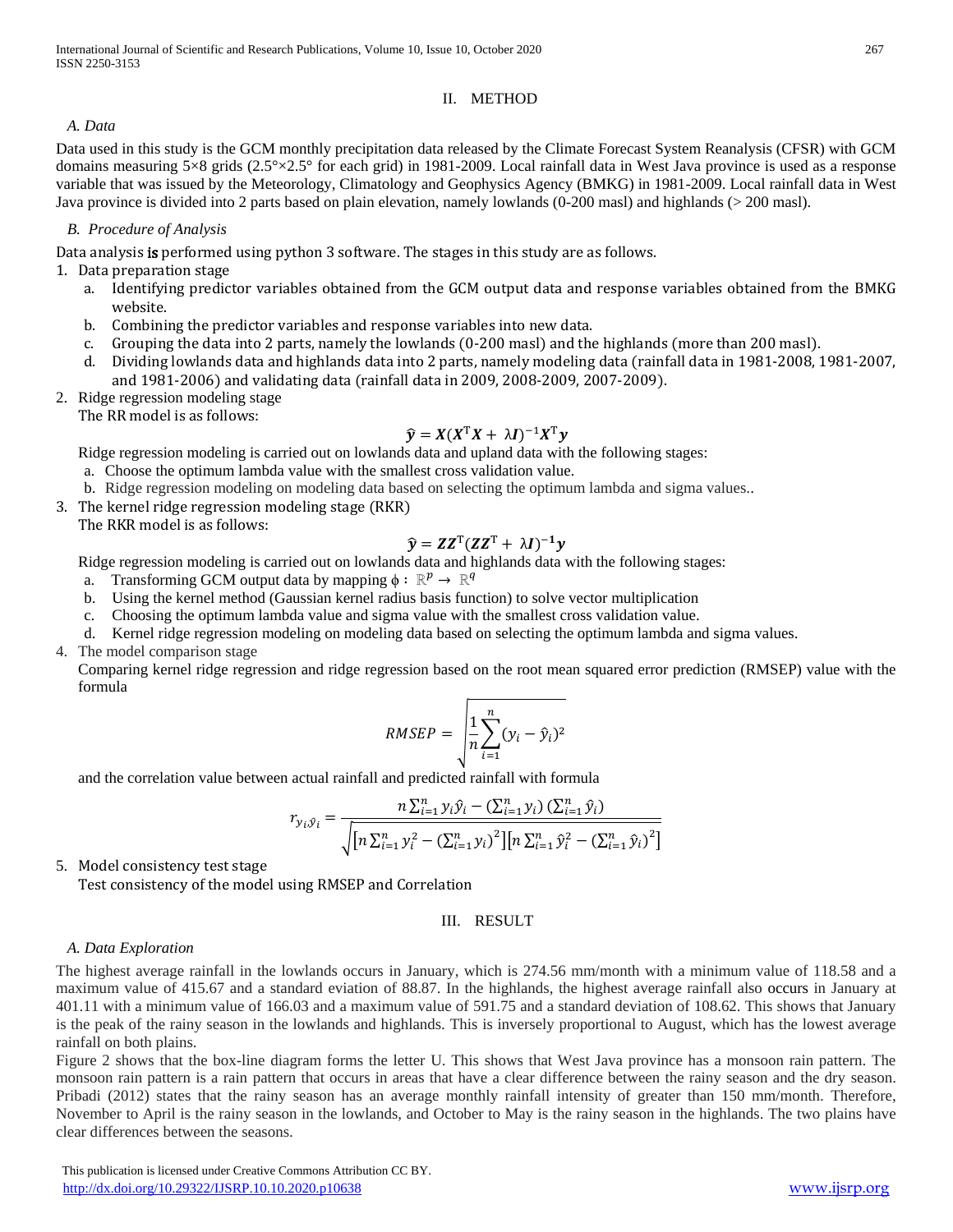

Figure 2 Box diagram of West Java rainfall

#### *B. Kernel Ridge Regression*

Kernel ridge regression is a combination of kernel method and ridge regression. The kernel function used in this study is the Gaussian Radius Basis Function (RBF) kernel function. The formation of the RKR model in the low and highlands uses the optimum  $\lambda$  and  $\sigma$ values. Determination of the optimum  $\lambda$  and  $\sigma$  is by selecting the minimum value from cross validation.

The optimum λ and σ values in the lowlands are 0.0001 and 150 for modeling data in 1981-2008, 0.0001 and 200 for modeling data in 1981-2007, 0.0001 and 150 for modeling in 1981-2006. The optimum  $\lambda$  and σ values are used to predict rainfall. Based on the prediction results, the obtained RMSEP value is quite small which is 25.08 for validating data in 2009, 40.86 for validating data in 2008-2009, and 45.71 for validating data in 2007-2009.. Moreover, correlation value obtained is very high which is 0.99 for validating data in 2009, 0.96 for validating data in 2008-2009, 0.95 for validating data in 2007-2009.

The optimum λ and σ values in the lowlands are 0.0001 and 100 for modeling data in 1981-2008, 0.0001 and 150 for modeling data in 1981-2007, 0.0001 and 200 for modeling data in 1981-2006. The optimum  $\lambda$  and  $\sigma$  values are used to predict rainfall. Based on the prediction results, the obtained RMSEP value is quite small which is 38.36 for validating data in 2009, 54.64 for validating data in 2008-2009, and 66.81 for validating data in 2007-2009.. Moreover, correlation value obtained is very high which is 0.98 for validating data in 2009, 0.96 for validating in 2008-2009, 0.93 for validating in 2007-2009. The small RMSEP value indicates that the predicted rainfall value of the RKR model has a small difference with the actual rainfall value, while the high correlation value indicates that the predicted rainfall pattern of the RKR model follows the actual rainfall pattern.

#### *C. Comparison of RKR and RR*

Rainfall prediction obtained by RKR will be compared with rainfall prediction obtained by RR. This comparison is done to see the prediction of a better model in terms of the smallest RMSEP value and the largest correlation. Table 1 shows the comparison of RKR and RR on the prediction of rainfall in the lowlands of West Java with validating data in 2009, 2008-2009, and 2007-2009.

Based on Table 1, it can be seen that the RMSEP value of the RKR model is smaller than the RR model. The RMSEP value of the RKR model is 25.08 for validating data in 2009, 40.86 for validating data in 2008-2009, and 45.71 for validating data in 2007-2009. The correlation value of the RKR model is greater than the RR model. This shows that for different validation data, the RKR model is better than the RR model for predicting rainfall in the lowlands of West Java.

| Modeling  | Validating | <b>RKR</b>   |             | <b>RR</b>    |             |  |
|-----------|------------|--------------|-------------|--------------|-------------|--|
| Data      | Data       | <b>RMSEP</b> | Correlation | <b>RMSEP</b> | Correlation |  |
| 1981-2008 | 2009       | 84.29        | 0.97        | 25.08        | 0.99        |  |
| 1981-2007 | 2008-2009  | 84.71        | 0.88        | 40.86        | 0.96        |  |
| 1981-2006 | 2007-2009  | 93.39        | 0.93        | 45.71        | 0.95        |  |

|  | Table 1 Comparison of RKR and RR models in lowlands |  |  |  |  |  |  |
|--|-----------------------------------------------------|--|--|--|--|--|--|
|--|-----------------------------------------------------|--|--|--|--|--|--|

Table 2 shows the comparison of RKR and RR in the prediction of rainfall in the West Java highlands with the validating data in 2009, 2008-2009, and 2007-2009. The RMSEP value of the RKR model is smaller than the RR model. The RMSEP value of the RKR model is 38.36 for valudating data in 2009, 54.64 for validating in 2008-2009, and 66.81 for validating data in 2007-2009. The correlation value of the average RKR model is greater than the RR model. This shows that in different validation data, the RKR model is better than the RR model for predicting rainfall in the highlands of West Java.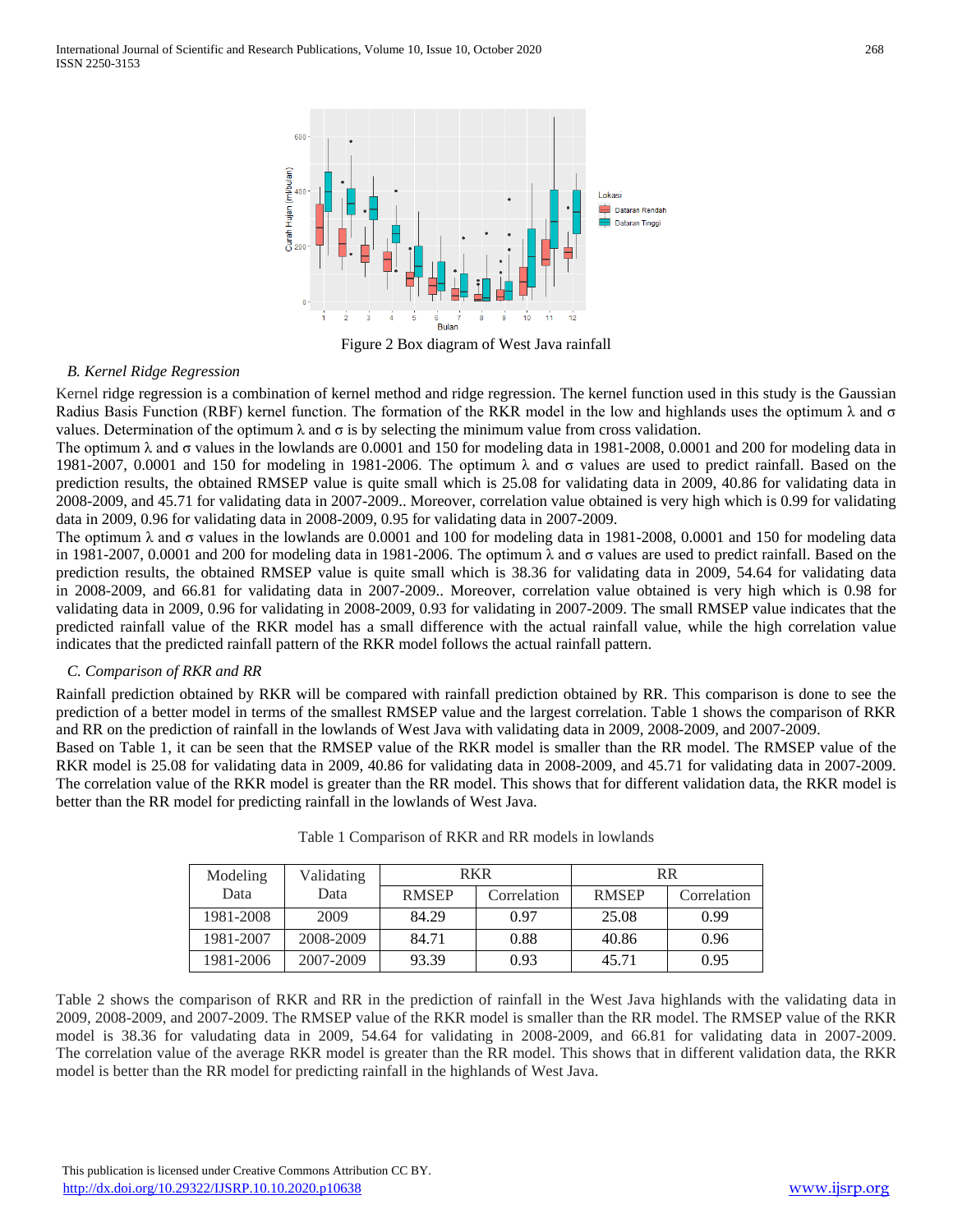| Modeling  | Validating | <b>RKR</b>   |             | <b>RR</b>    |             |  |
|-----------|------------|--------------|-------------|--------------|-------------|--|
| Data      | Data       | <b>RMSEP</b> | Correlation | <b>RMSEP</b> | Correlation |  |
| 1981-2008 | 2009       | 121.65       | 0.98        | 38.36        | 0.98        |  |
| 1981-2007 | 2008-2009  | 133.62       | 0.96        | 54.64        | 0.96        |  |
| 1981-2006 | 2007-2009  | 137.29       | 0.85        | 66.81        | 0.93        |  |

|  |  |  | Table 2 Comparison of RKR and RR models in highlands |
|--|--|--|------------------------------------------------------|
|  |  |  |                                                      |

#### *D. Model Validation and Consistency*

The RKR model and RR model will determine which model is better in predicting rainfall. Figure 3 and Figure 4 show the RMSEP value and correlation for the RKR and RR models for prediction within one-year in the lowlands and highlands of West Java. Based on Figure 3 and Figure 4, the RMSEP value obtained by RKR is consistently smaller than the RR model in different validating data. Based on Figure 3, it shows that the correlation obtained by the RKR model is consistently greater than the RR model. Figure 4 shows that the correlation values obtained by the RKR and RR models are not significantly different. This shows that the RKR model is consistently better than the RR model for predicting rainfall within 1 year in West Java.







Figure 4 Bar charts of (a) RMSEP and (b) Correlations for the RKR and RR models in the highlands of West Java for one-year prediction

Figure 5 and Figure 6 show the RMSEP values and correlations for the RKR and RR Models for predictions over a two-year period in the lowlands and highlands of West Java. Based on Figure 5 and Figure 6, the RMSEP value obtained by RKR is consistently smaller than the RR model on different validation data. Figure 5 shows that the correlation obtained by the average RKR model is greater than that of the RR model. Figure 6 shows that the correlation values obtained by the RKR model and RR model are not significantly different. This shows that the RKR model is consistently better than the RR model for predicting rainfall within 2 years in West Java.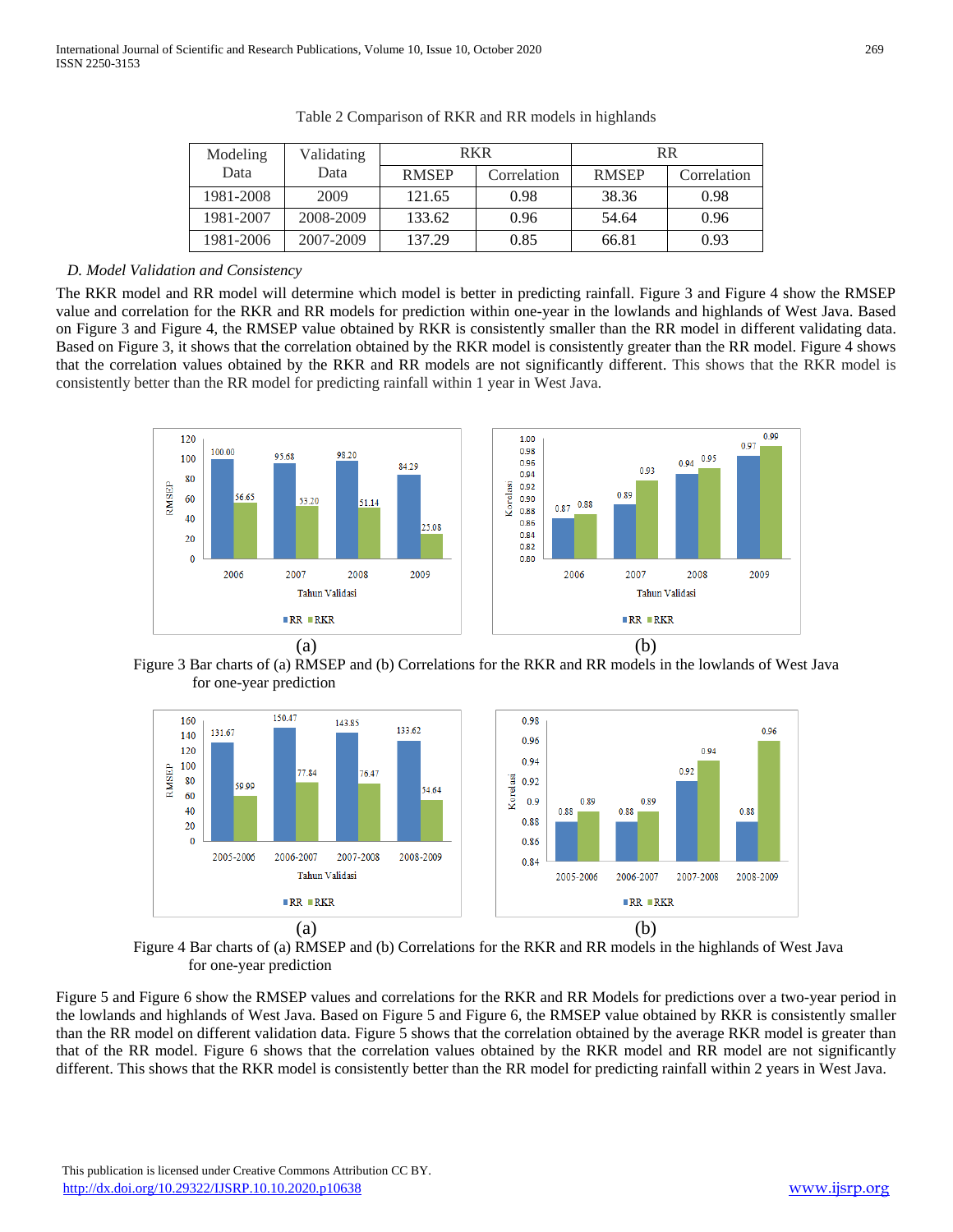International Journal of Scientific and Research Publications, Volume 10, Issue 10, October 2020 270 ISSN 2250-3153







Figure 5 Bar charts of (a) RMSEP and (b) Correlations for the RKR and RR models in the highlands of West Java for two-year prediction

Figure 7 and Figure 8 show the RMSEP values and correlations for the RKR and RR Models for predictions over a period of 3 years in the lowlands and highlands of West Java. Based on Figure 7 and Figure 8, the RMSEP value obtained by RKR is consistently smaller than the RR model on different validation data. Based on Figure 7, it shows that the correlation obtained by the RKR model is consistently greater than the RR model. Figure 8 shows that the correlation value obtained by the average RKR model is greater than the RR model. This shows that the RKR model is consistently better than the RR model for predicting rainfall within 3 years in West Java.



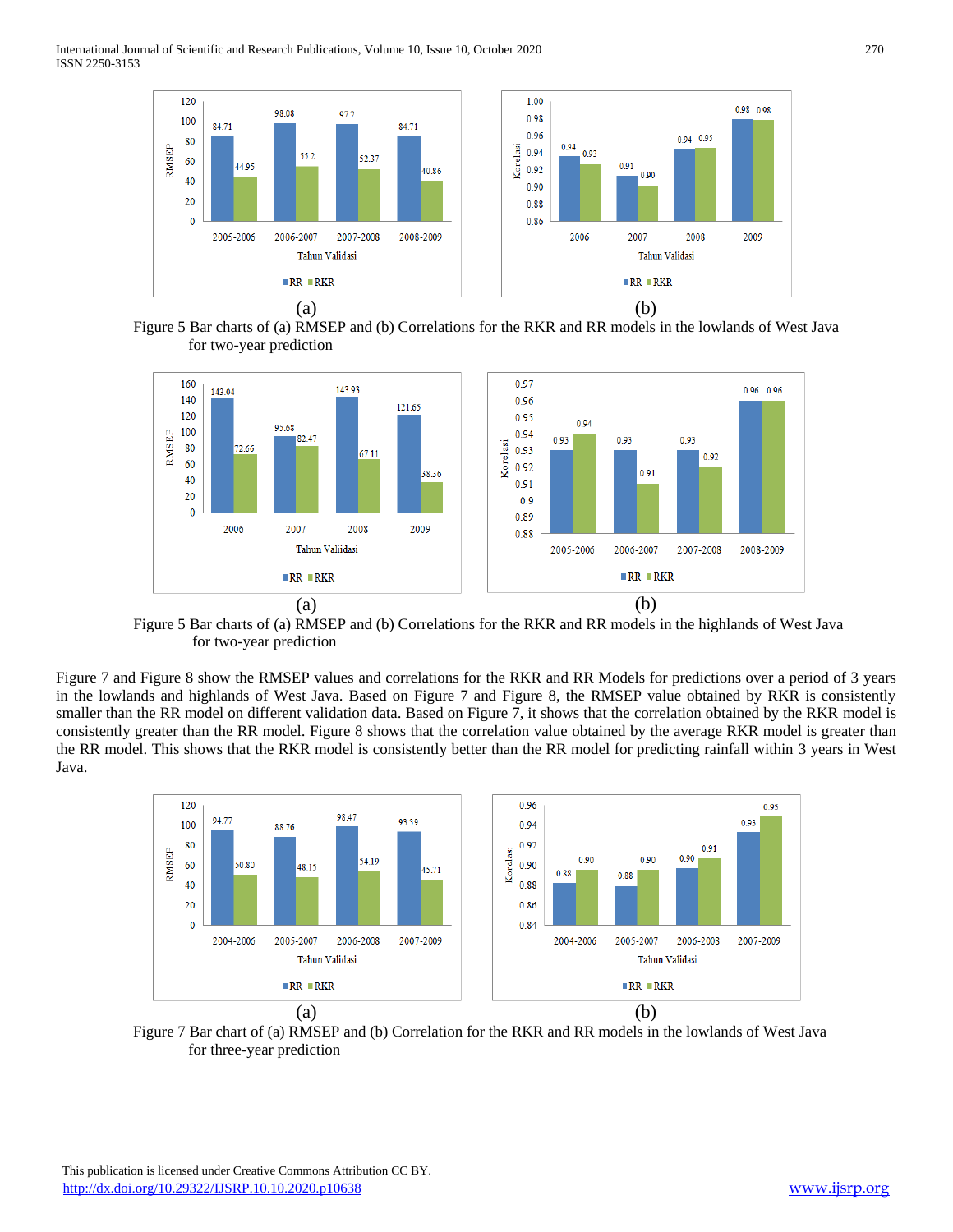International Journal of Scientific and Research Publications, Volume 10, Issue 10, October 2020 271 ISSN 2250-3153



Figure 8 Bar chart of (a) RMSEP and (b) Correlation for the RKR and RR models in the highlands of West Java for three-year prediction

The consistency of the RKR model can also be measured from the standard deviation of the correlation value in the modeling data and validation data at different times. The smaller the standard deviation, the more consistent the model is (Wigena 2006). The standard deviation obtained by the RKR model for one-year predictions is 0.05 in the lowlands and 0.03 in the highlands. The standard deviation obtained by the RKR model for the two-year prediction is 0.02 in the lowlands and 0.02 in the highlands. The standard deviation obtained by the RKR model for the three-year prediction is 0.02 in the lowlands and 0.04 in the highlands. The standard deviation value obtained is very small. This indicates that the RKR model is quite consistent in predicting rainfall in West Java for the next one year, two years and three years.

#### IV. CONCLUSION

The RKR model is better than the RR model for predicting rainfall in West Java for the next one, two, and three years. This is based on the RMSEP value of the RKR model which is smaller than the RMSEP model of the RR and the correlation value of the RKR model which is greater than the correlation of the RR model.

#### **REFERENCES**

- [1] M. Hadijati, "Statistical downscaling Regresi Nonparametrik kernel untuk prediksi Curah Hujan Bulanan Stasiun Sembalun, *Seminar Nasional Matematika II – Bali,* ISSN: 2406-9868, 2016.
- [2] D. E. Herwindiati, "Pengkajian Regresi Komponen Utama, Regresi Ridge, dan Regresi Kuadrat Terkecil Parsial untuk Mengatasi Kolinearitas," *Thesis*, 1997.
- [3] A. E. Mulyati, "Pemodelan Statistical Downscaling dengan Regresi Kuantil Kernel untuk Menduga Curah Hujan Ekstrim Di Indramayu," *Thesis*, 2018.
- [4] D. Santri, "Pemodelan Statistical Downscaling dengan Regresi Kuantil Menggunakan Lasso untuk Pendugaan Curah Hujan Ekstrim," *Thesis*, 2016.
- [5] G. Wahba, ["Optimal convergence properties of variable knot, kernel, and orthogonal series methods for density estimation,"](https://doi.org/10.1214/aos/1176342997) *[Annals of Statistics](https://en.wikipedia.org/wiki/Annals_of_Statistics)*, 3(1): 15–29, 1975.
- [6] A. H. Wigena, "Pemodelan Statistical Downscaling dengan Regresi Projection Pursuit untuk Prediksi Curah Hujan Bulanan," *Disertasi*, 2006.
- [7] F.B. Cruz, O. Bousquet, "Kernel Methods and Their Potential Use in Signal Processing," *IEEE Signal Processing Magazine*, *21*(3); 57-65, 2004.
- [8] P. Exterkate, P. J. F. Groenen, Heij, D. J. C. Van Dijk, "Nonlinear Foreceasting with Many Predictors using Kernel Ridge Regression," *Tinbergen Instituut Discussion*, pp. 11-007/4, 2011.
- [9] T. Hastie, R Tibshirani, J. Friendman. *The Elements od Statistical Learning Data Mining, Inference, and Prediction*. New York (US): Springer, 2009.
- [10] A. E. Hoerl, R. W. Kennard, "Ridge Regression: Biased Estimation for Nonortogonal Problems," *Technometrics,* pp. 12: 55-67, 1970.
- [11] D. C. Montgomery, E. A. Peck. Introduction to Linier Regression Analysis. New York (US): John Wiley & Sons, 1992.
- [12] H. Y. Pribadi, "Variabilitas Curah Hujan dan Pergeseran Musim di Wilayah Banten Sehubungan dengan Variasi Suhu Muka Laut Perairan Indonesia, Samudra Pasifik dan Samudra Hindia" *Thesis*, 2012.
- [13] Sutikno, "Statistical downscaling luaran GCM dan pemanfaatannya untuk prediksi produksi padi," *Disertasi*, 2008.
- [14] I. Takeuchi, Q. V. Le, T. Sears, A. J. Smola. 2006. Nonparametric Quantile Estimation*. Journal of Machine Learning Research* 7: 1231-1264.
- [15] J. Vert, K. Tsuda, B. Scholkopf. *Kernel Method in Computational Biology*. MIT Press: Massachusetts, 2004

#### AUTHORS

**First Author** – Muhammad Ihwal, S.Pd, college student, Departement of Statistics, Faculty of Mathematics and Natural Sciences (FMIPA), IPB University, Bogor,16680, Indonesia, and ihwal\_muhammad@apps.ipb.ac.id **Second Author** – Prof. Dr. Ir. Aji Hamim Wigena, M.Sc, Lecturer, Departement of Statistics, Faculty of Mathematics and Natural Sciences (FMIPA), IPB University, Bogor,16680, Indonesia, and aji\_hw@apps.ipb.ac.id